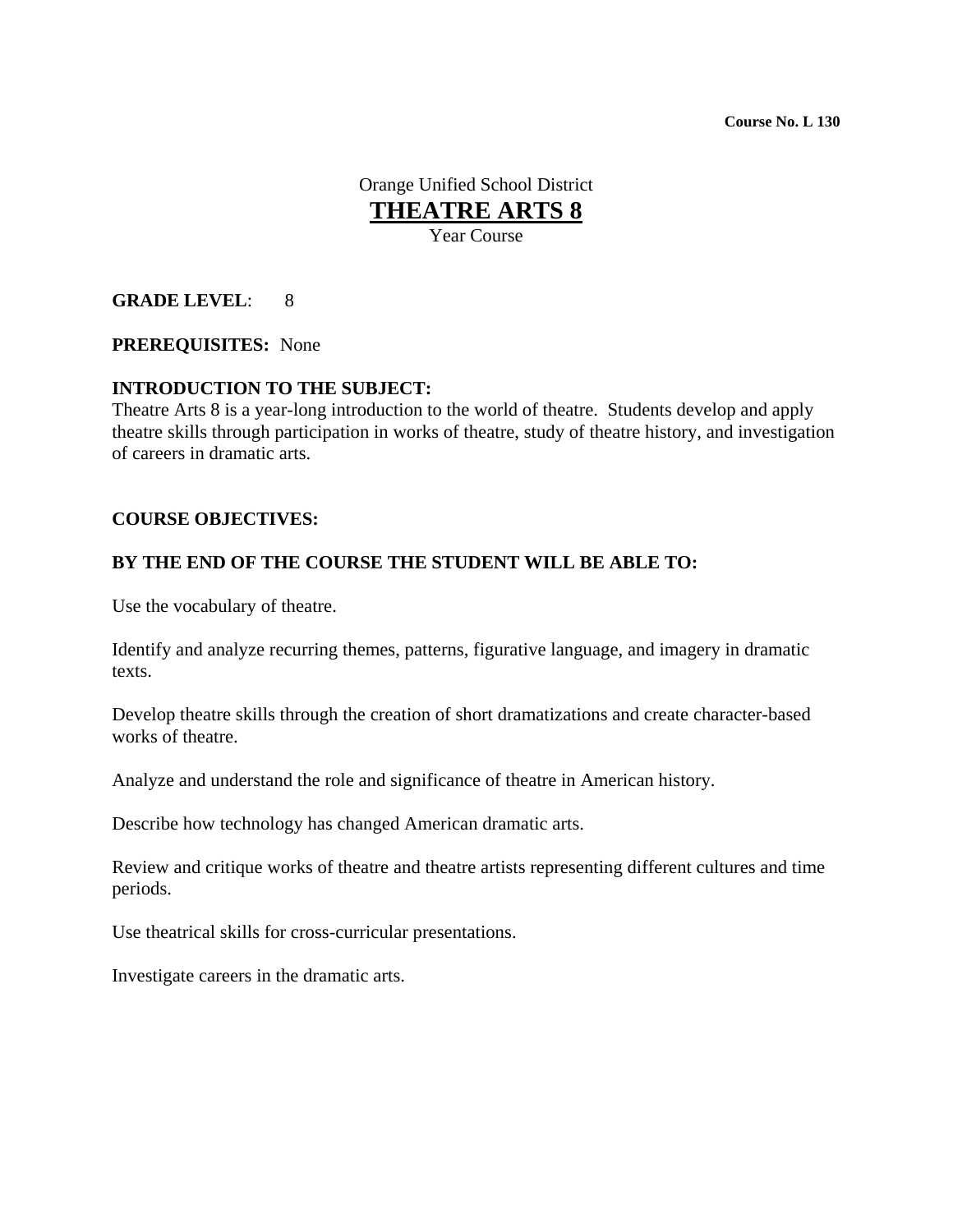## **COURSE OVERVIEW AND APPROXIMATE UNIT TIME ALLOTMENTS:**

- I.Introduction 2/Ongoing
	- A. Use of Theatre Vocabulary
		- 1. Actor
		- 2. Acting areas
		- 3. Actor's positions
		- 4. Blocking
		- 5. Body positions
		- 6. Cold reading
		- 7. Cue
		- 8. Dialogue
		- 9. Diction
		- 10. Direction
		- 11. Dress rehearsal
		- 12. Gesture
		- 13. Improvisation
		- 14. Monologue
		- 15. Motivation
		- 16. Pacing
		- 17. Projection
		- 18. Prop
		- 18. Proscenium
		- 19. Rehearsal
		- 20. Script
		- 21. Sense memory
		- 22. Subtext
		- 23. Vocal quality
	- B. Overview theatre arts (types of theater such plays, movies, dramatic literature)
- II. Elements of a Play 9/Ongoing
	- A. Themes
	- B. Patterns
	- C. Figurative language
	- D. Imagery
	- E. Review of grade 7 structural elements of a play

**UNIT WEEKS**

**WEEKS**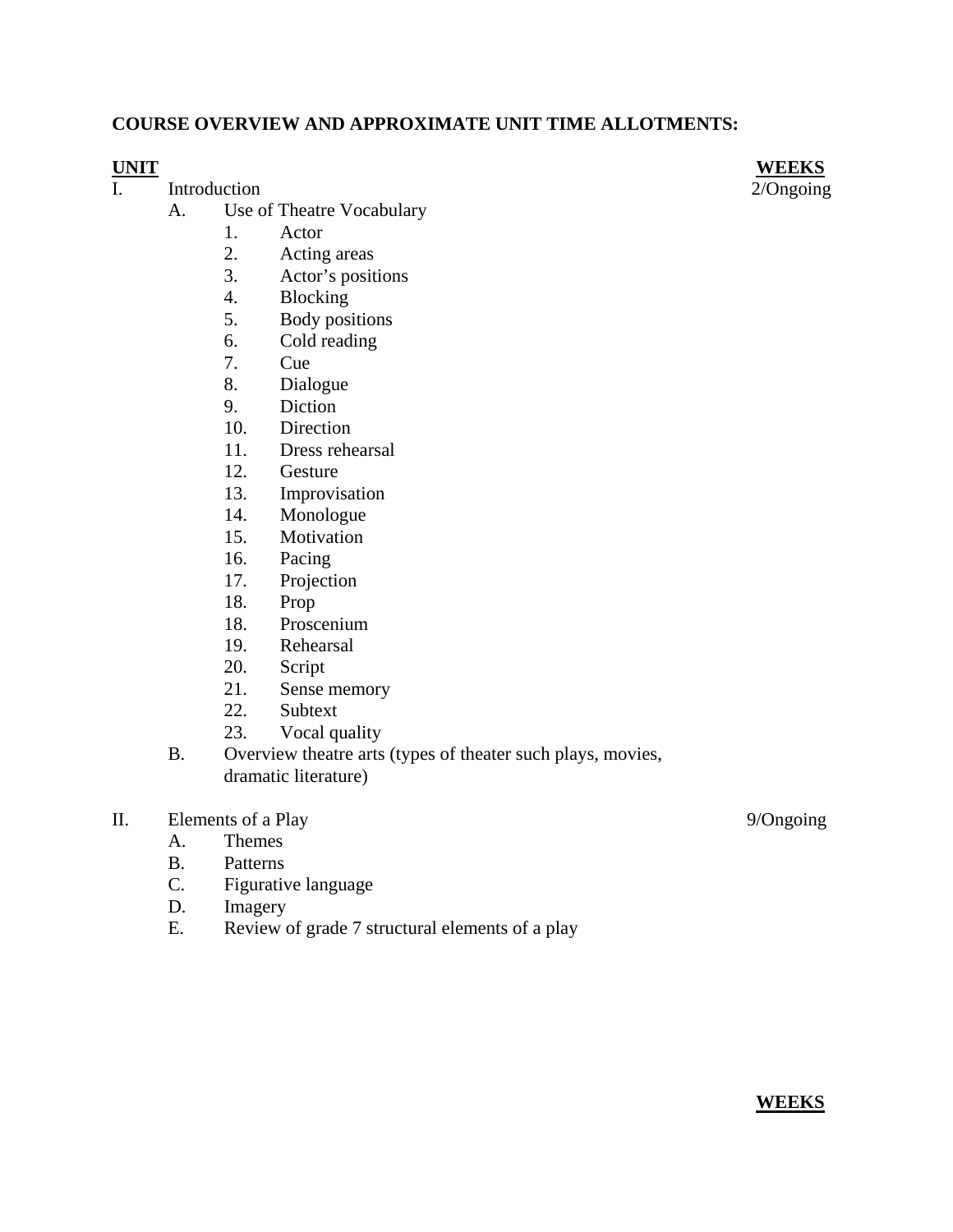Theatre Arts 8 Page 3

| Ш.   | <b>Performance Production</b>                      |                                                                        | $9$ /Ongoing   |
|------|----------------------------------------------------|------------------------------------------------------------------------|----------------|
|      | A.                                                 | Characterization                                                       |                |
|      | <b>B.</b>                                          | Recording blocking                                                     |                |
|      | $\mathsf{C}$ .                                     | Rehearsal etiquette                                                    |                |
|      | D.                                                 | Audience etiquette                                                     |                |
| IV.  | <b>American Theatre History</b>                    |                                                                        | $6$ /Ongoing   |
|      | A.                                                 | Development of the American character through theatrical<br>expression |                |
|      | <b>B.</b>                                          | Technological advances in American dramatic arts                       |                |
| V.   | Multi-cultural and Historical Influences           |                                                                        | 3              |
|      | on American Dramatic Arts                          |                                                                        |                |
| VI.  | <b>Production of Cross-Curricular Presentation</b> |                                                                        | $2-3$ /Ongoing |
| VII. | Careers in the Dramatic Arts                       |                                                                        | $3-4$          |
|      |                                                    |                                                                        |                |

| DATE OF CONTENT REVISION: | October 2001      |
|---------------------------|-------------------|
| DATE OF BOARD APPROVAL:   | February 14, 2002 |

## **Addendum THE CALIFORNIA CONTENT STANDARDS FOR THEATRE GRADE 8**

## **1.0 ARTISTIC PERCEPTION Processing, Analyzing, and Responding to Sensory Information Through the Language and Skills Unique to Theatre**

Students observe their environment and respond, using the elements of theatre. They also observe formal and informal works of theatre, film/video, and electronic media and respond, using the vocabulary of theatre.

## *Development of the Vocabulary of Theatre*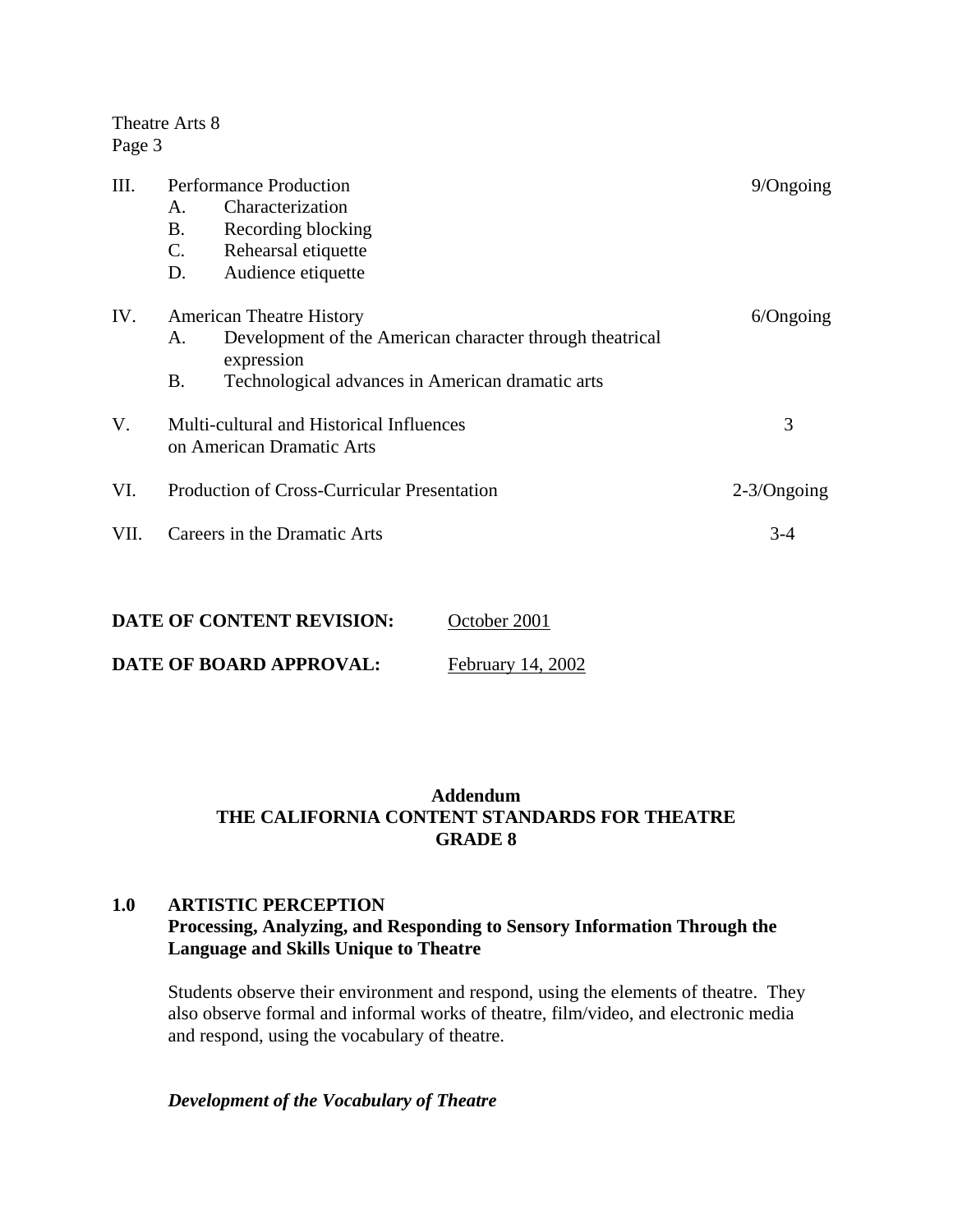#### Theatre Arts 8 Page 4

1.1 Use the vocabulary of theatre, such as *ensemble, proscenium, thrust,* and *arena staging*, to describe theatrical experiences.

## *Comprehension and Analysis of the Elements of Theatre*

- 1.2 Identify and analyze recurring themes and patterns (e.g., loyalty, bravery, revenge, redemption)in a script to make production choices in design and direction.
- 1.3 Analyze the use of figurative language and imagery in dramatic texts.

# **2.0 CREATIVE EXPRESSION Creating, Performing, and Participating in Theatre**

Students apply processes and skills in acting, directing, designing, and script writing to create formal and informal theatre, film/videos, and electronic media productions and to perform in them.

## *Development of Theatrical Skills*

2.1 Create short dramatizations in selected styles of theatre, such as melodrama, vaudeville, and musical theatre.

## *Creation/Invention in Theatre*

2.2 Perform character-based improvisations, pantomimes, or monologues, using voice, blocking, and gesture to enhance meaning.

## **3.0 HISTORICAL AND CULTURAL CONTEXT Understanding the Historical Contributions and Cultural Dimensions of Theatre**

Students analyze the role and development of theatre, film/video, and electronic media in past and present cultures throughout the world, noting diversity as it relates to theatre.

## *Role and Cultural Significance of Theatre*

3.1 Describe the ways in which American history has been reflected in theatre (e.g., the ways in which the Industrial Revolution and slavery were portrayed in the minstrel show, the melodrama, and the musical).

## *History of Theatre*

3.2 Identify and explain how technology has changed American theatre (e.g., how stage lighting has progressed from candlelight to gaslight to limelight to electrical light to digital light).

# **4.0 AESTHETIC VALUING**